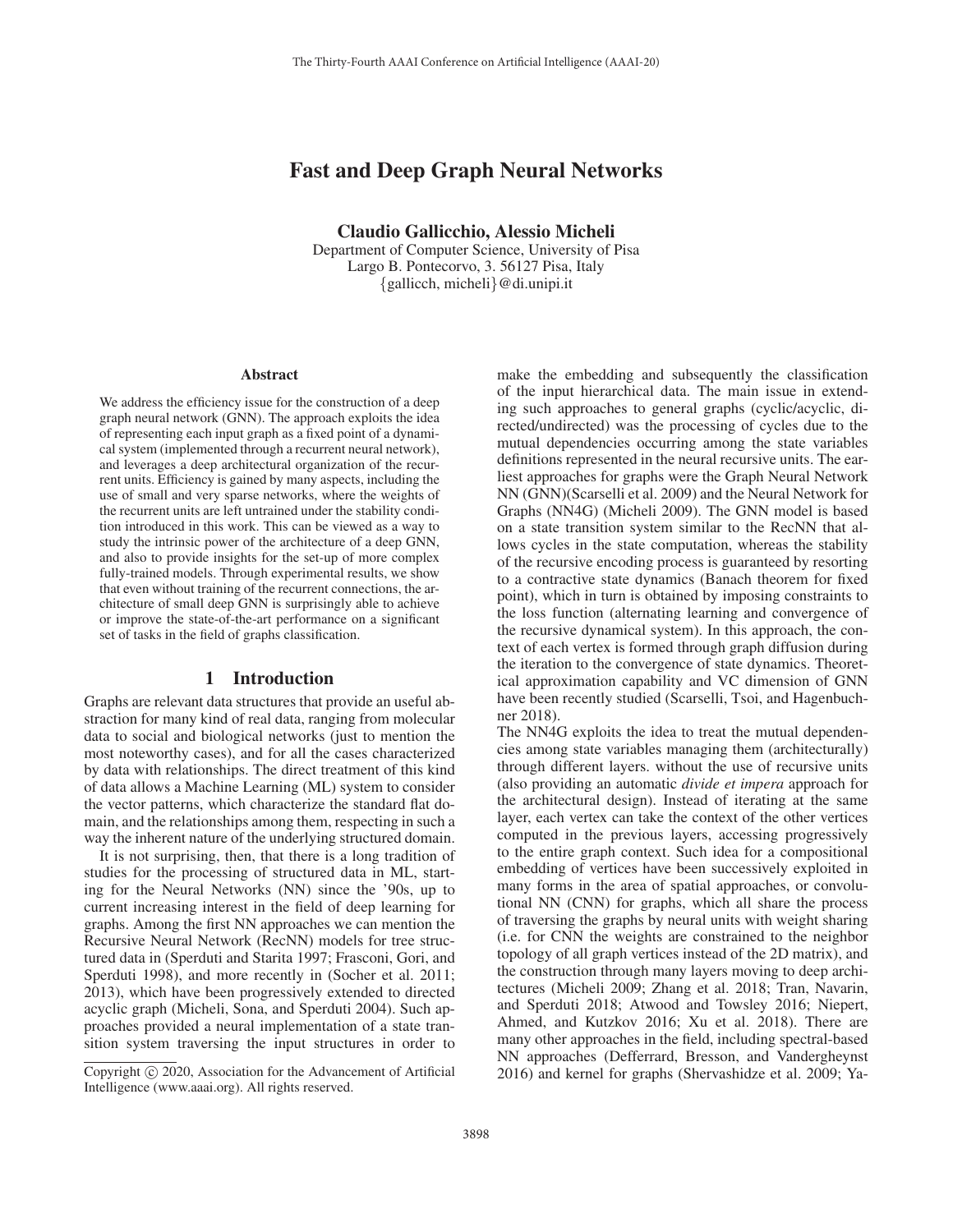nardag and Vishwanathan 2015; Vishwanathan et al. 2010; Neumann et al. 2016; Shervashidze et al. 2011).

Summarizing, and following the general trend, learning in structured domains has progressively moved from flat to more structured forms of data (sequences, trees and up to general graphs), while NN models have been extended from shallow to deep architectures, allowing a multi-level abstraction of the input representation. Unfortunately, both aspects imply a high computational cost, highlighting the need to move toward deep *and* efficient approaches for graphs.

For the case of sequences and trees, the Reservoir Computing (RC) paradigm provides an approach for the efficient modeling of recurrent/recursive models based on the use of fixed (randomized) values of the recurrent weights under stability conditions of the dynamical system (Echo State Property - ESP) (Jaeger and Haas 2004; Gallicchio and Micheli 2013). Advantages for a deep construction of RC models in the sequential domain have been analyzed under different points of view, including the richness of internal representations, the occurrence of multiple time-scales (following the architectural hierarchy) and the competitive empirical results, see, e.g., (Gallicchio, Micheli, and Pedrelli 2018). Extension of the RC to graphs (Gallicchio and Micheli 2010) follows the line of GNN, whereas the stability condition is inherited by the contractivity of the reservoir dynamics (ESP). However, the extension of such approaches to multilayer architectures is still unexplored for general graphs.

Following all these lines, the aim of this work is to provide an approach to graph classification, called Fast and Deep Graph Neural Network (FDGNN), which combines: (i) the capability of stable dynamic systems (in the class of GNN models) for the *graphs embedding*, (ii) the potentiality of a *deep* organization of the GNN architecture (providing hierarchical abstraction of the input structures through the architectural layers), and (iii) the extreme *efficiency* of a randomized neural network, i.e. a model without training of the recurrent units.

The central idea is to exploit the fixed point of the recursive/dynamical system to represent (or *embed*) the input graphs. In particular, once the states have been computed for all graph vertices, iterating the state transition function until convergence, such information is exploited for the graph embedding and then projected to the model output, which is implemented as a standard layer of trained neural units.

The efficiency issue will be addressed also in terms of sparse connections and a relative small number of units compared to the typical setting of RC models or compared to the number of free-parameters of fully-trained approaches. It is worth to note that, since that free-parameters of the embedding part do not undergo a training process, the model also provides a tool to investigate the inherent (i.e. independent from learning) architectural effect of layering in GNN. Hence, such investigation can also provide insights for the set-up of more complex fully-trained models.

The paper also includes a theoretical analysis of the condition for the stability of the neural graph embedding in deep GNN architectures. The experimental analysis includes a significant set of well-known benchmarks in the field of graph classification, hence enabling a thorough comparison with recent approaches at the state-of-the-art.

### 2 Proposed Method

Preliminaries on graphs. In this paper we deal with graph classification problems. A graph  $G$  is represented as a tuple  $G = (V_G, E_G)$ , where  $V_G$  is the set of vertices (or nodes) and  $E \subseteq V_G \times V_G$  is the set of edges. The number of vertices in  $G$  is denoted by  $N_G$ . The connectivity among the vertices in a given graph  $G$  is represented by the adjacency matrix  $\mathbf{A}_G \in \mathbb{R}^{N_G \times N_G}$ , where  $\mathbf{A}_G(i,j)=1$  if there is an edge between vertex i and vertex j, and  $A_G(i, j) = 0$ otherwise. Although the proposed FDGNN approach can be used to process both directed and undirected graphs, in what follows we assume undirected graph structures, i.e., graphs for which the adjacency matrix is a symmetric matrix. The set of vertices adjacent to  $v \in V_G$  is the neighborhood of  $v, \text{ i.e., } \mathcal{N}(v) = \{v' \in V_G : (v, v') \in E_G\}.$  We use k to indicate the degree of a set of graphs under consideration, i.e. the maximum among the sizes of the neighborhoods of the vertices. Each vertex  $v$  is featured by a label, denoted by  $\mathbf{l}(v)$ , and which we consider to lie in a real vector space. When considering input graphs, we use  $I$  to denote the size of vertex labels, i.e.,  $\mathbf{l}(v) \in \mathbb{R}^I$ . In what follows, when the reference to the graph in question is unambiguous, we drop the subscript  $G$  to ease the notation.

The neural encoding process. The proposed FDGNN model is based on constructing progressively more abstract neural representation of input graphs by stacking successive layers of GNNs. Crucially, and differently from the original formulation by the proponents of GNN (Scarselli et al. 2009), in FDGNN the parameters of each layers (i.e., the weights pertaining to the hidden units) are left untrained after initialization under stability constraints.

We use  $L$  to denote the number of layers in the architecture. Then, for each layer  $i = 1, \ldots, L$ , the developed neural embedding (or state) for vertex v is indicated by  $\mathbf{x}^{(i)}(v)$ . This is computed by the state transition function in layer  $i$ , which is implemented by neurons featured by hyperbolic tangent non-linearity, as follows:

$$
\mathbf{x}^{(i)}(v) = \tanh\left(\mathbf{W}_I^{(i)}\mathbf{u}^{(i)}(v) + \sum_{v' \in \mathcal{N}(v)} \mathbf{W}_H^{(i)}\mathbf{x}^{(i)}(v')\right),\tag{1}
$$

where, in relation to the given layer i,  $\mathbf{u}^{(i)}(v) \in \mathbb{R}^{U^{(i)}}$  is the input,  $\mathbf{W}_I^{(i)} \in \mathbb{R}^{H^{(i)} \times U^{(i)}}$  is the input weight matrix that modulates the influence of the input on the representation, and  $\mathbf{W}_{H}^{(i)} \in \mathbb{R}^{H^{(i)} \times H^{(i)}}$  is the recursive weight matrix that determines the influence of the neighbors representations in the embedding computed for v. Here, we use  $U^{(i)}$  and  $H^{(i)}$ , respectively, to denote the dimension of the input and embedding representations. Moreover, here, and in the rest of the paper, references to bias terms are dropped in the equations for the ease of notation. For all vertices  $v$ , the embeddings  $\mathbf{x}^{(i)}(v)$  are inizialized to zero values for all *i*. Following the layered construction, for every vertex  $v$  in the input graph, the input information for the first layer is given by the label attached to v, i.e.,  $\mathbf{u}^{(1)}(v) = \mathbf{l}(v)$  (and  $U^{(1)} = I$ ). For successive layers  $i > 1$ , the role of input information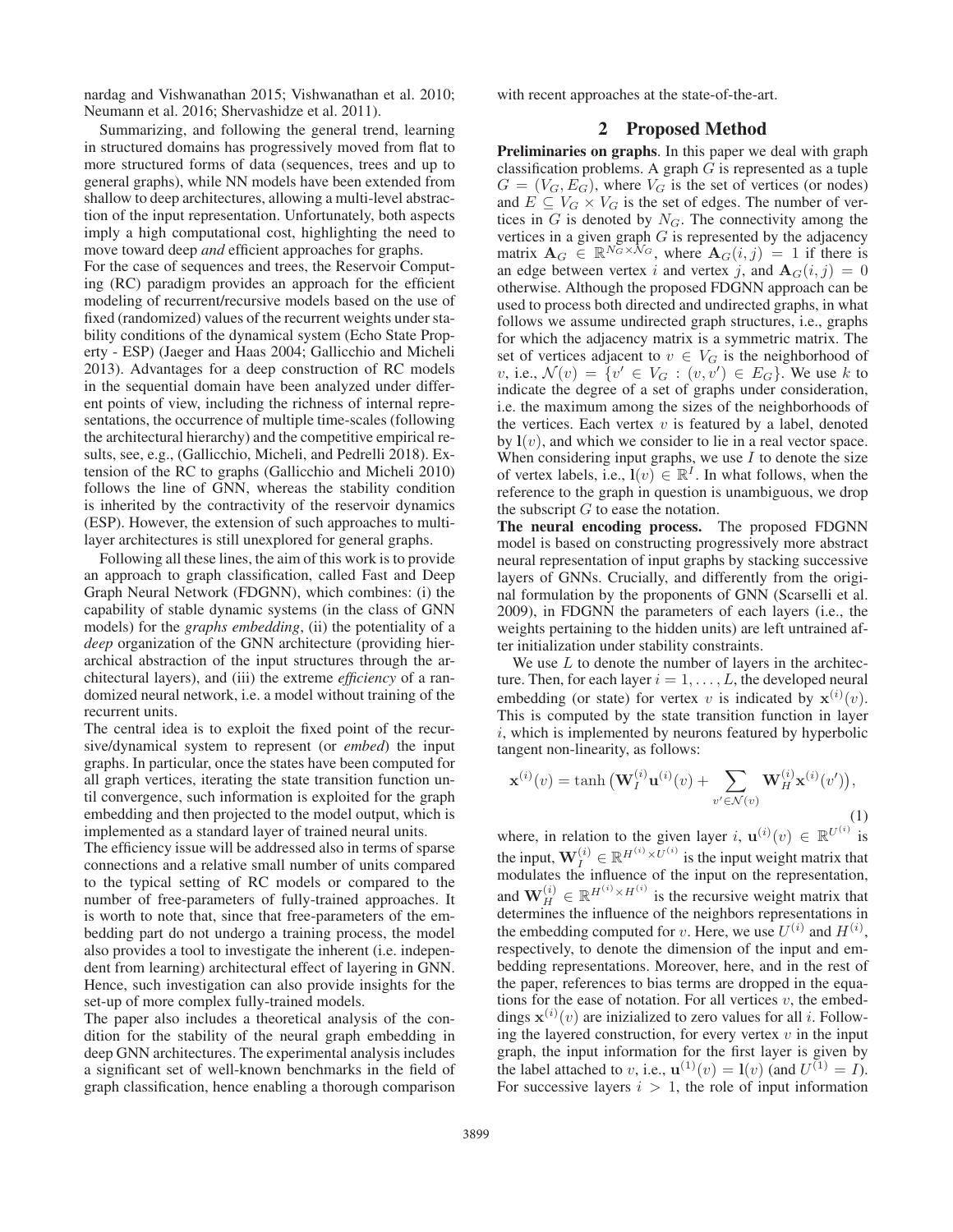for vertex  $v$  is played by the embedding developed for  $v$ by the previous layer in the stack, i.e.,  $\mathbf{u}^{(i)}(v) = \mathbf{x}^{(i-1)}(v)$ (and  $U^{(i)} = H^{(i-1)}$ ). From the perspective of the analysis recently introduced in (Xu et al. 2018), FDGNN uses a neighborhood aggregation scheme that corresponds to a sum operator with untrained weights (summation term in eq. 1). Figure 1 shows the deep encoding process focused on a vertex v of the input graph.



Figure 1: Deep encoding process implemented by FDGNN.

For any given layer  $i \in \{1, \ldots, L\}$ , the same state transition function in eq. 1 is applied in correspondence of every vertex  $v$  of an input graph. The resulting operation can be conveniently and more compactly represented by resorting to a collective notation for the input and the embedding information, i.e., using  $\mathbf{U}^{(i)} \in \mathbb{R}^{U^{(i)} \times N}$  and  $\mathbf{X}^{(i)} \in \mathbb{R}^{H^{(i)} \times N}$ to column-wise collect respectively the input vectors  $\mathbf{u}^{(i)}(v)$ and the embeddings  $\mathbf{x}^{(i)}(v)$ , for every  $v \in V$ . In this way, the operation of the  $i$ -th hidden layer in the FDGNN architecture can be described by means of a function  $F^{(i)}$ :  $\mathbb{R}^{U^{(i)} \times N} \times \mathbb{R}^{H^{(i)} \times N} \to \mathbb{R}^{H^{(i)} \times N}$ , defined as follows:

$$
\mathbf{X}^{(i)} = F^{(i)}(\mathbf{U}^{(i)}, \mathbf{X}^{(i)}) = \tanh(\mathbf{W}_I^{(i)} \mathbf{U}^{(i)} + \mathbf{W}_H^{(i)} \mathbf{X}^{(i)} \mathbf{A}).
$$
\n(2)

In case of mutual dependencies among the vertices in the input graph (e.g., in the presence of cyclic substructures or of undirected connections) the application of eq. 2 (or, equivalently of eq. 1 in a vertex-wise fashion), might not admit a unique solution, i.e, a valid graph embedding representation. It is then useful to study eq. 2 as the iterated map that rules a discrete-time non-linear dynamical system, where  $X^{(i)}$  plays the role of state information, and  $U^{(i)}$  acts as the driving input. To ensure the uniqueness of the developed neural representations, it is important that the system described by eq. 2 is asymptotically stable, i.e., it converges to a unique fixed point upon repeated iteration. Notice that such fixed point depends on both the input labels  $(i.e., U^{(i)})$ 

and the topology (i.e., the adjacency matrix **A**) of each input graph. The system dynamics are parametrized by the weight values in  $W_I^{(i)}$  and  $W_H^{(i)}$ , which play a fundamental role in characterizing the resulting dynamical behavior. In the standard GNN formulation, the neural network alternates phases of state relaxation and learning of  $\mathbf{W}_I^{(i)}$  and  $\mathbf{W}_H^{(i)}$  subject to contractive constraint employed through a penalizer term in the loss function for gradient descent (Scarselli et al. 2009). In this paper, instead of employing a costly (and possibly long) constrained training process, we study stability conditions for the parameters in eq. 2, and initialize them accordingly. After initialization, the weights in  $W_I^{(i)}$  and  $W_H^{(i)}$  are left untrained, resulting in a graph encoding process that is extremely faster than that of classical GNNs, and is able to develop rich neural embeddings in a hierarchical fashion. The stability conditions for FDGNN initialization are described in depth in Section 2.1. As a further characterizing aspect of our approach, we make use of a *sparse* design for both matrices  $\mathbf{W}_{H}^{(i)}$  and  $\mathbf{W}_{I}^{(i)}$ . In particular, for every neuron in each hidden layer, we have only a constant number  $C$  of connections from the previous layer (or from the input, for the first hidden layer), and of recurrent connections from the same layer. Note that the topology of the hidden layer architecture, i.e. the pattern of connectivity among the neurons, does not need to be related to the topology of the input graph. In particular, each neuron takes inputs from all the neighbour vertices embeddings (up to the degree  $k$ ) from a number of neurons depending on C (that controls the sparsity of connectivity in the NN layer). The topology of the input graph is hence preserved by the embedding process.

Based on the above described formulation, for any given input graph, the FDGNN encoding process proceeds as follows. The state transition that rules the first hidden layer, i.e.,  $F^{(1)}$ , is iterated until convergence to its fixed point, i.e.,  $X^{(1)}$ , driven by the vertices labels information as external input. Then, the same operation is repeated for the second layer, whose dynamics are ruled by  $F^{(2)}$  and driven by  $X^{(1)}$ , which now plays the role of input. This process goes on until the last layer  $L$  is reached, and its state transition function  $F^{(L)}$  converges to its fixed point  $X^{(L)}$ . At each layer, the convergence to the fixed point is stopped whenever the distance between the states in successive iterations is below a threshold  $\epsilon$ , or a maximum number of iterations  $\nu$  is reached. Output computation. For a given graph, the output of FDGNN is computed by means of a simple readout layer that combines the neural representations developed by the last hidden layer of the architecture, as follows:

$$
\mathbf{y} = \mathbf{W}_Y \tanh\left(\mathbf{W}_{\varphi} \sum_{v \in V} \mathbf{x}^{(L)}(v)\right),\tag{3}
$$

where the argument of the hyperbolic tangent non-linearity expresses a combination of the embeddings computed in the last hidden layer for all the vertices in the graph, modulated by a projection matrix  $\mathbf{W}_{\varphi} \in \mathbb{R}^{P \times H^{(i)}}$ . Finally,  $W_Y \in \mathbb{R}^{Y \times P}$  is the output weight matrix, where  $\mathbb{R}^Y$  is the output space. In this work, elements in  $W_{\varphi}$  are randomly initialized from a uniform distribution and then are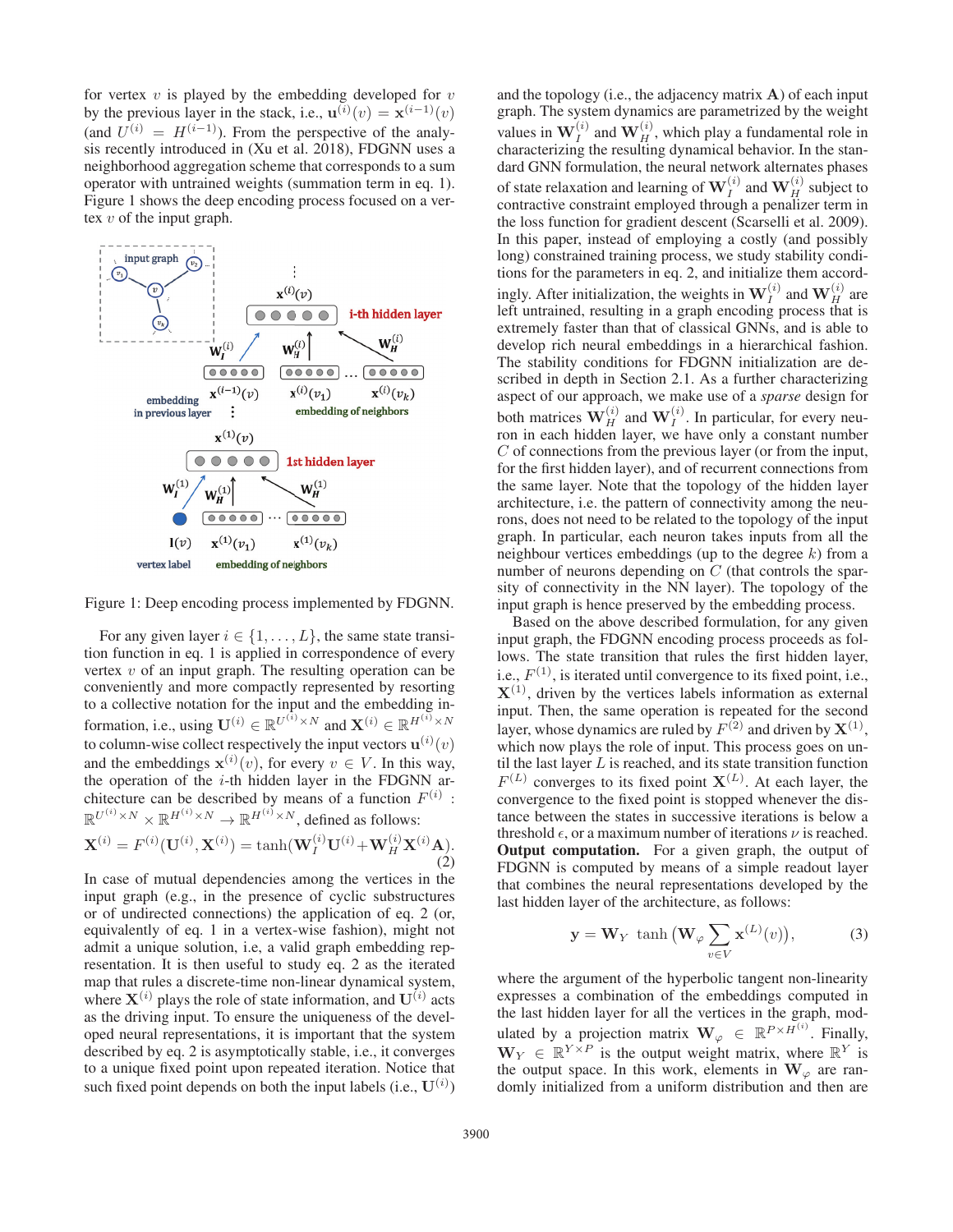re-scaled and controlled to have unitary  $L_2$ -norm. The elements in  $W<sub>Y</sub>$  are the only free parameters of the model that undergo a training process, and are adjusted based on the training set. In the vein of RC approaches, training of the output weights is performed (non-iteratively) in closed form, exploiting the resulting convexity of the learning problem. This is performed by using Tikhonov regularization as described in (Lukoševičius and Jaeger 2009). The readout operation implemented by eq. 3 can be seen as the application of a sum-pooling (or aggregation) operation, followed by a randomized non-linear basis expansion, and finally by a layer of trained linear neurons.

#### 2.1 Stability Conditions for Graph Embedding

We study dynamical stability of the system implemented by each hidden layer of a GNN, as reported in eq. 2. Here we focus our analysis on a generic layer  $i$  of the architecture, and drop the  $(i)$  superscript in the mathematical objects for the ease of notation. Accordingly, the dynamics under consideration are governed by the non-linear map  $F$  that, given the input for the layer  $U$ , and an initial state  $X_0$  (set to zero values), is iterated until convergence to the fixed-point solution, i.e. to the attractor of the dynamics.

Here we use  $F_t$  to denote the t-th iterate of  $F$ , and  $X_t$  to indicate the state after t iterations, i.e.,  $\mathbf{X}_t = F(\mathbf{U}, \mathbf{X}_{t-1}) = F(\mathbf{U}, F(\mathbf{U}, \mathbf{X}_{t-2})) = \dots$  $F(\mathbf{U}, F(\mathbf{U}, F(\dots(F(\mathbf{U}, \mathbf{X}_0))\dots)))$ . In the following, we assume that input and state spaces are compact sets, moreover we use  $\|\cdot\|$  to indicate  $L_2$ -norm, and  $\rho(\cdot)$  to indicate the spectral radius<sup>1</sup>. In order to develop a valid neural representation of input graphs, we require the system ruled by  $F$  to be globally asymptotically stable, according to the following definition of *Graph Embedding Stability* (GES).

Definition 1 (Graph Embedding Stability (GES)). *For every input* **U** *to the current layer, and for every*  $\mathbf{X}_0$ *,*  $\mathbf{Z}_0$  *initial states for the neural embeddings in the current layer, it results that:*

$$
||F_t(\mathbf{U}, \mathbf{X}_0) - F_t(\mathbf{U}, \mathbf{Z}_0)|| \to 0 \quad as \quad t \to \infty. \tag{4}
$$

GES in Definition 1 essentially says that irrespective of the initial conditions, the developed neural encoding for the same input graph should be unique. Perturbations should vanish as the convergence process proceeds, and the resulting graph encoding is robust. The property expressed by the GES can be also seen as a generalization of the ESP commonly imposed in the context of RC (Jaeger and Haas 2004). In the same vein as studies in RC, here we provide two conditions for the GES of the hidden layers in deep GNN, one sufficient, expressed by Theorem 1, and one necessary, expressed by Theorem 2.

Theorem 1 (Sufficient condition for GES). *For every input* **U** *to the current layer, if*  $\|\mathbf{W}_H\|$   $k < 1$  *then* F *has dynamics that satisfy the GES.*

Theorem 2 (Necessary condition for GES). *Assume that a* k*-regular graph with null vertices labels is an admissible input for the system. If* F *has dynamics that satisfy the GES then*  $\rho(\mathbf{W}_H)$   $k < 1$ *.* 

The proofs of both Theorems 1 and 2 are reported in the Supplementary Material (Gallicchio and Micheli 2019).

Theorems 1 and 2 provide a grounded way for stable initialization of hidden layers' in FDGNN. In particular, the sufficient condition corresponds to a contractive setting of the neural dynamics for every possible input, and hence could be too restrictive in practical applications. Accordingly, we adopt the condition implied by Theorem 2 to initialize the weights in the hidden layers of the FDGNN, generalizing a common practice in the RC field (Jaeger and Haas 2004). As such, for every layer  $i = 1, \ldots, L$ , weight values in  $W_H^{(i)}$  are first randomly chosen from a uniform distribution in  $[-1, 1]$  and then re-scaled to have an effective spectral radius  $\rho^{(i)} = \rho(\mathbf{W}_{H}^{(i)})$  k, such that  $\rho^{(i)} < 1$ . As pertains to the input matrices  $W_I^{(i)}$ , their values are randomly sampled from a uniform distribution in  $[-\omega^{(i)}, \omega^{(i)}]$ . The value of  $\omega^{(i)}$  acts as input scaling for  $i = 1$ , and as inter-layer scaling for  $i > 1$ . We treat  $\rho^{(i)}$  and  $\omega^{(i)}$  as hyper-parameters.

#### 2.2 Computational Cost

For any given input graph, the cost of the graph embedding process at layer  $i$  is that of the iterated application of eq. 2. Assuming H hidden neurons, and exploiting the sparse connectivity in the hidden layer matrices, each iteration requires  $\mathcal{O}((C + k) H N)$ . As such, the entire process of graph embedding for the whole architecture has a cost that is given by  $\mathcal{O}(L \nu (C + k) H N)$ , which scales linearly with the number of neurons, with the number of layers, with the degree, and with the number of vertices (i.e., the size of the input graph). Strikingly, the cost of the encoding is the same for both training and test, as the internal weights do not undergo a training process and hence no additional cost for training is required. This leads to a clear advantage in comparison to fully trained NN models for graphs. Besides, the efficiency of the proposed approach is comparable to the Weisfeiler-Lehman graph kernel (Shervashidze et al. 2011), one of the most known and fastest kernels for graphs, whose cost scales linearly with the number of vertices and edges.

The efficiency of FDGNN emerges also in the process of output computation, which is performed by a simple readout tool. This can be trained efficiently using direct methods, and generally is less expensive than training alternative readout implementations requiring gradient descent learning possibly through multiple layers (e.g., as in NNs for graphs), or support vector machines (e.g., as in kernel for graphs).

# 3 Experiments

We experimentally assess the proposed FDGNN model on several benchmark datasets for graph classification, in comparison to state-of-the-art approaches from literature.

Datasets. We consider 9 graph classification benchmarks from the areas of cheminformatics and social network analysis. All the used datasets are publicly available online (Kersting et al. 2016). In the case of cheminformatics datasets, input graphs are used to represent chemical compounds, where vertices stand for atoms and are labeled by the atom type (represented by one-hot encoding), while edges be-

<sup>&</sup>lt;sup>1</sup>The largest abs value of the eigenvalues of its matrix argument.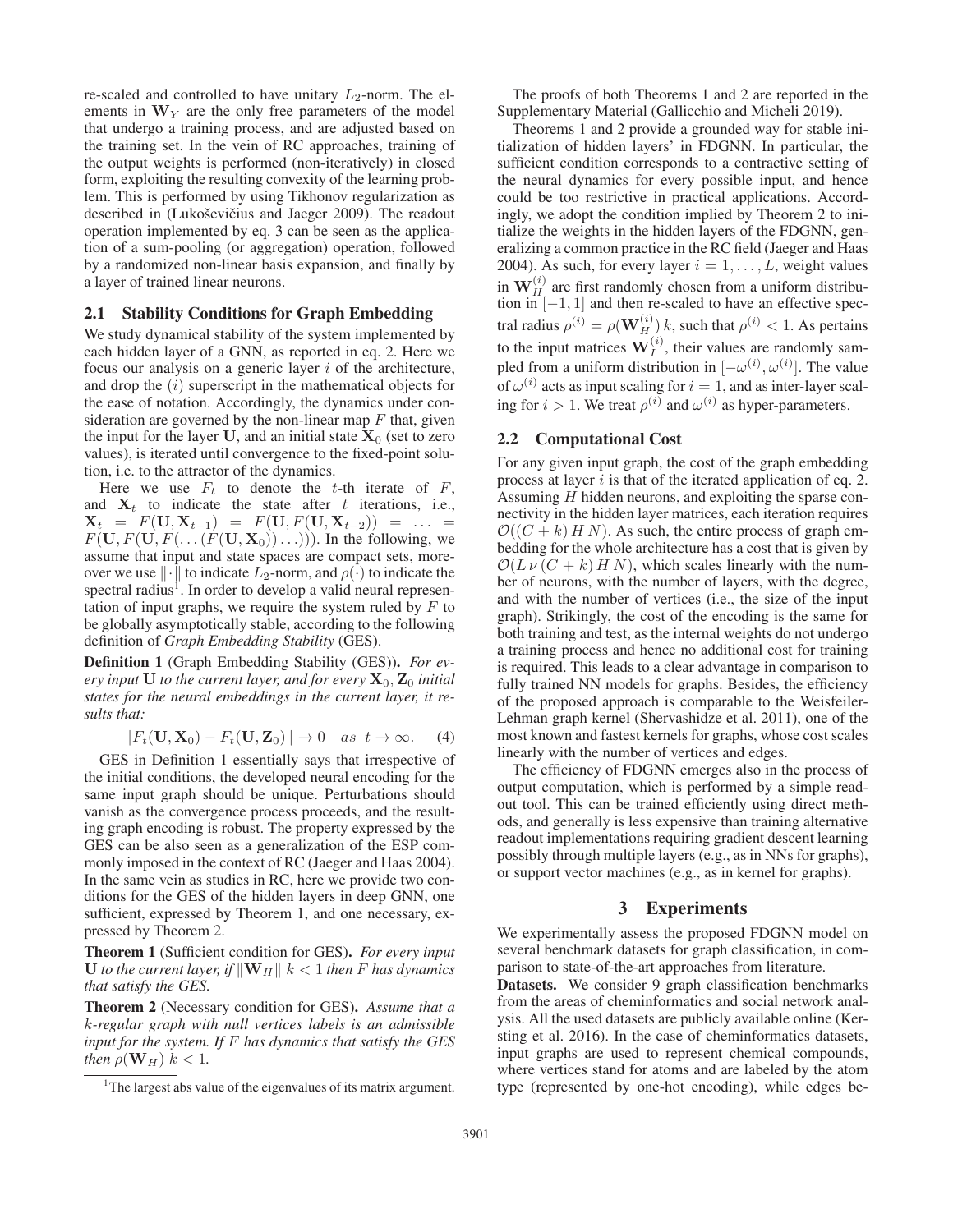tween vertices represent bonds between the corresponding atoms. In particular, MUTAG (Debnath et al. 1991) is a collection of nitroaromatic compounds and the goal is to predict their mutagenicity on Salmonella typhimurium, PTC (Helma et al. 2001) is a set of chemical compounds that are classified as carcinogenic or non-carcinogenic for male rats, COX2 (Sutherland, O'brien, and Weaver 2003) contains a set of cyclooxygenase-2 inhibitor molecules that are labeled as active or inactive, PROTEINS (Borgwardt et al. 2005) is a dataset of proteins that are classified as enzymes or non-enzymes, NCI1 (Wale, Watson, and Karypis 2008) contains anti-cancer screens for cell lung cancer. As regards the social network domain, we use IMDB-BINARY (IMDB-b), IMDB-MULTI (IMDB-m), REDDIT (binary) and COLLAB, proposed in (Yanardag and Vishwanathan 2015). IMDB-b and IMDB-m are movie collaboration datasets containing actor/actress ego-networks where the target class represent the movie genre, with 2 possible classes for IMDB-b (i.e., action or romance), and 3 classes for IMDB-m (i.e., comedy, romance, and sci-fi). REDDIT is a collection of graphs corresponding to online discussion threads, classified in 2 classes (i.e., question/answer or discussion community). Finally, COLLAB is a set of scientific collaborations, containing ego-networks of researchers classified based on the area of research (i.e., high energy, condensed matter or astro physics). Differently from the case of cheminformatics benchmarks, for the social network datasets no label is attached to the vertices in the graph. In this cases, we use a fixed (uni-dimensional) input label equal to 1 for all the vertices. For binary classification tasks, a target value in  $\{-1, 1\}$  is considered. For multi-class classification tasks, the target label for each graph is a vector representing a binary  $-1/ + 1$  one-hot encoding of the corresponding class. A summary of datasets information is in the Supplementary Material (Gallicchio and Micheli 2019). Experimental settings. We adopted a simple general setting, where all the hidden layers of the architecture in the graph embedding component shared the same values of the hyper-parameters, i.e., for  $i \geq 1$  we set: number of neurons  $H^{(i)} = H$  and effective spectral radius  $\rho^{(i)} = \rho$ ; for  $i > 1$  we set the inter-layer scaling  $\omega^{(i)} = \omega$ . In particular, we set the number of neurons in each hidden layer to  $H = 50$  for all datasets except for NCI1 and COLLAB, for which we used  $H = 500$ . We implemented very sparse weight matrices with  $C = 1$ , i.e. every hidden layer neuron receives only 1 incoming connection from the previous layer (i.e., the input layer for neurons in the first hidden layer), and 1 incoming recurrent connection from a neuron in the same hidden layer. Values of  $\rho$ ,  $\omega^{(1)}$  and  $\omega$  were explored in the same range  $(0, 1)$ . The above hyper-parameters of the graph embedding component were explored by random search, i.e., by randomly generating a number of 100 configurations within the reported ranges. For every configuration, the value of the Tikhonov regularizer for training the readout was searched in a log-scale grid in the range  $10^{-8} - 10^{3}$ . To account for randomization, for every configuration we instantiated 20 networks guesses, averaging the error on such guesses. For the graph embedding convergence process in

each layer we used a threshold of  $\epsilon = 10^{-3}$ , and maximum number of iterations  $\nu = 50$ . The projection dimension for the readout was set to twice the number of neurons in the last hidden layer, i.e.,  $P = 2$  H. Accordingly, the total number of free parameters, i.e., the number of trainable weights for the learner, is as small as 1001 for NCI1 and COLLAB, and 101 for all the other datasets (note that there is an additional weight for the output bias). For all the datasets, we used the average value of  $k$  in the dataset for network initialization.

For binary classification tasks, the output class for each graph was computed using the readout equation in eq. 3, followed by the sign function for  $-1/ + 1$  discretization. In multi-class classification tasks, to each graph was assigned an output class in correspondence of the readout unit with the highest activation. The performance on the graph classification tasks was assessed in terms of accuracy, and it was evaluated through a process of stratified 10-fold cross validation. For each fold, the FDGNN hyper-parameter configuration was chosen by model selection, by means of a nested level of stratified 10-fold cross validation applied on the corresponding training samples.

### 3.1 Results

The results achieved by FDGNN are reported in Table 1, where we show the test accuracy averaged over the outer 10 folds of the cross-validation (std are reported on the folds). We also give the performance achieved by FDGNN settings constrained to a single hidden layer  $(L = 1)$ . For comparison, in the same table we report the accuracy obtained by literature ML models for graphs. These includes a variety of NN for graphs, i.e., GNN (Scarselli et al. 2009), Relational Neural Networks (RelNN) (Blockeel and Bruynooghe 2003), Deep Graph Convolutional Neural Network (DGCNN) (Zhang et al. 2018), Parametric Graph Convolution DGCNN (PGC-DGCNN) (Tran, Navarin, and Sperduti 2018), Diffusion-Convolutional Neural Networks (DCNN) (Atwood and Towsley 2016), PATCHY-SAN (PSCN) (Niepert, Ahmed, and Kutzkov 2016). We also consider a number of relevant models from state-of-theart graph kernels: Graphlet Kernel (GK) (Shervashidze et al. 2009), Deep GK (DGK) (Yanardag and Vishwanathan 2015), Random-walk Kernel (RW) (Vishwanathan et al. 2010), Propagation Kernel (PK) (Neumann et al. 2016), and Weisfeiler-Lehman Kernel (WL) (Shervashidze et al. 2011). Moreover, we consider two further recently introduced models: a recent hybrid CNN-kernel approach named Kernel Graph CNN (KGCNN) (Nikolentzos et al. 2018), and Contextual Graph Markov Model (CGMM) (Bacciu, Errica, and Micheli 2018), which merges generative models and NN for graphs. The performance in Table 1 for the above mentioned approaches is quoted from the indicated reference (where the experimental setting for model selection was as rigorous as ours), with the exception of PK and WL on COX2, which are quoted from (Neumann et al. 2016). When more than one configuration is reported in the literature reference, we quote the result of the one with the highest accuracy.

Results in Table 1 indicate that FDGNN outperforms the best literature results on 7 out of 9 benchmarks, achieving state-of-the-art performance, and showing in many cases a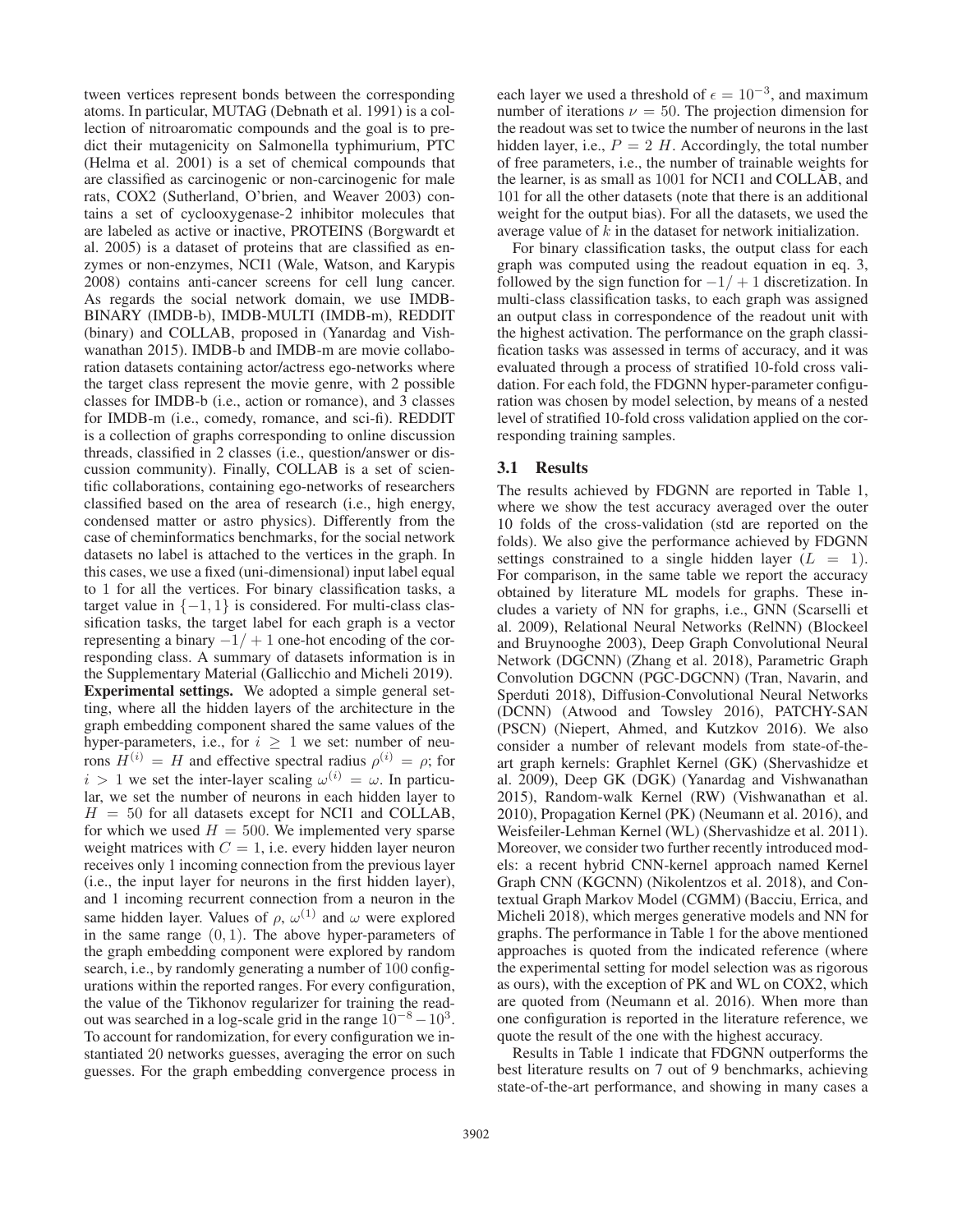| Table 1: Test accuracy of FDGNN, compared to state-of-the-art results from literature. Performance of single hidden layer   |  |  |  |  |  |  |  |
|-----------------------------------------------------------------------------------------------------------------------------|--|--|--|--|--|--|--|
| versions of FDGNN ( $L = 1$ ) are reported as well. Results are averaged (and std are computed) on the outer 10 folds. Best |  |  |  |  |  |  |  |
| results are highlighted in bold for every dataset.                                                                          |  |  |  |  |  |  |  |

|                                              | <b>MUTAG</b>       |                             | <b>PTC</b>                               |                                          | COX <sub>2</sub>   |                 | <b>PROTEINS</b>            |                    | NCI1                        |
|----------------------------------------------|--------------------|-----------------------------|------------------------------------------|------------------------------------------|--------------------|-----------------|----------------------------|--------------------|-----------------------------|
| <b>FDGNN</b>                                 |                    | $\textbf{88.51}_{\pm 3.77}$ | $63.43_{\pm 5.35}$                       |                                          | $83.39_{\pm 2.88}$ |                 | $76.77_{\pm 2.86}$         |                    | $77.81_{\pm 1.62}$          |
| $FDSNN_{(L=1)}$                              | $87.38_{\pm 6.55}$ |                             | $63.43_{\pm 5.35}$                       |                                          | $82.41_{\pm 2.67}$ |                 | $\mathbf{76.77}_{\pm2.86}$ |                    | $77.11_{\pm 1.52}$          |
| GNN (Uwents et al. 2011)                     | $80.49_{\pm 0.81}$ |                             |                                          |                                          |                    |                 |                            |                    |                             |
| RelNN (Uwents et al. 2011)                   | $87.77_{\pm 2.48}$ |                             |                                          |                                          |                    |                 |                            |                    |                             |
| DGCNN (Zhang et al. 2018)                    | $85.83_{\pm 1.66}$ |                             | $58.59_{\pm 2.47}$                       |                                          |                    |                 | $75.54_{\pm 0.94}$         |                    | $74.44_{\pm 0.47}$          |
| PGC-DGCNN (Tran, Navarin, and Sperduti 2018) | $87.22_{\pm1.43}$  |                             | $61.06_{+1.83}$                          |                                          |                    |                 | $76.45_{+1.02}$            |                    | $76.13_{\pm 0.73}$          |
| DCNN (Tran, Navarin, and Sperduti 2018)      |                    |                             |                                          |                                          |                    |                 | $61.29_{\pm 1.60}$         |                    | $56.61_{\pm 1.04}$          |
| PSCN (Tran, Navarin, and Sperduti 2018)      |                    |                             |                                          |                                          |                    | $75.00_{+2.51}$ |                            |                    | $76.34_{+1.68}$             |
| GK (Zhang et al. 2018)                       | $81.39_{\pm 1.74}$ |                             |                                          |                                          |                    |                 | $71.39_{\pm 0.31}$         |                    | $62.49_{\pm 0.27}$          |
| DGK (Yanardag and Vishwanathan 2015)         | $82.66_{\pm 1.45}$ |                             | $55.65_{\pm 0.46}$<br>$57.32_{\pm 1.13}$ |                                          |                    |                 | $71.68_{\pm 0.50}$         |                    | $62.48_{\pm 0.25}$          |
| RW (Zhang et al. 2018)                       | $79.17_{+2.07}$    |                             | $55.91_{\pm 0.32}$                       |                                          |                    | $59.57_{+0.09}$ |                            |                    |                             |
| PK (Zhang et al. 2018)                       |                    | $76.00_{\pm 2.69}$          |                                          | $81.00_{\pm 0.20}$<br>$59.50_{\pm 2.44}$ |                    |                 | $73.68_{\pm 0.68}$         |                    | $82.54_{\pm 0.47}$          |
| WL (Zhang et al. 2018)                       |                    | $84.11_{\pm 1.91}$          |                                          | $83.20_{\pm 0.20}$<br>$57.97_{\pm 2.49}$ |                    |                 | $74.68_{\pm 0.49}$         |                    | $84.46_{\pm 0.45}$          |
|                                              |                    |                             |                                          |                                          |                    |                 |                            |                    |                             |
| KCNN (Nikolentzos et al. 2018)               |                    |                             | $62.94_{\pm 1.69}$                       |                                          |                    |                 | $75.76_{\pm 0.28}$         |                    | $77.21_{\pm 0.22}$          |
| CGMM (Bacciu, Errica, and Micheli 2018)      | 85.30              |                             |                                          |                                          |                    |                 |                            |                    |                             |
|                                              |                    | IMDB-b                      |                                          | IMDB-m                                   |                    |                 | <b>REDDIT</b>              |                    | <b>COLLAB</b>               |
| <b>FDGNN</b>                                 |                    |                             | $72.36_{\pm 3.63}$                       |                                          | $50.03_{\pm 1.25}$ |                 | $89.48_{+1.00}$            |                    | $74.44_{\pm 2.02}$          |
| $FDGNN_{(L=1)}$                              |                    | $71.79_{\pm 3.37}$          |                                          |                                          | $49.34_{\pm 1.70}$ |                 | $87.74_{\pm 1.61}$         |                    | $73.82_{\pm 2.32}$          |
| DGCNN (Zhang et al. 2018)                    |                    | $70.03_{\pm 0.86}$          |                                          |                                          | $47.83_{\pm 0.85}$ |                 |                            |                    | $73.76_{\pm 0.49}$          |
| PGC-DGCNN (Tran, Navarin, and Sperduti 2018) |                    | $71.62_{+1.22}$             |                                          |                                          | $47.25_{\pm 1.44}$ |                 |                            |                    | $\mathbf{75.00}_{\pm 0.58}$ |
| PSCN (Tran, Navarin, and Sperduti 2018)      |                    | $71.00_{\pm 2.29}$          |                                          | $45.23_{\pm 2.84}$                       |                    |                 |                            | $72.60_{\pm 2.15}$ |                             |
|                                              |                    |                             |                                          |                                          |                    |                 |                            |                    |                             |
| GK (Yanardag and Vishwanathan 2015)          |                    | $65.87_{\pm 0.98}$          |                                          |                                          | $43.89_{\pm 0.38}$ |                 | $77.34_{\pm 0.18}$         |                    | $72.84_{\pm 0.56}$          |
| DGK (Yanardag and Vishwanathan 2015)         |                    | $66.96_{\pm 0.56}$          |                                          |                                          | $44.55_{\pm 0.52}$ |                 | $78.04_{\pm 0.39}$         |                    | $73.09_{\pm 0.25}$          |
| KCNN (Nikolentzos et al. 2018)               |                    | $71.45_{\pm 0.15}$          |                                          |                                          | $47.46_{\pm0.21}$  |                 | $81.85_{\pm 0.12}$         |                    | $74.93_{\pm 0.14}$          |

clear improvement with respect to ML models in the area of NNs, kernel for graphs, and hybrid variants. Moreover, even in the cases where FDGNN does not achieve the top performance, its accuracy results to be the highest within the class of NN for graphs (for NCI1), or it is very close to the highest one (for COLLAB).

Results reported in Table 1 are surprising, especially considering that they are obtained by a model in which the graph embedding process is not subject to training. Relevantly, the experimental results illustrated here highlight the ability of layered GNN architectures to construct neural embeddings for graph data that are rich in an *intrinsic* way, i.e., even in the absence (or before) training of the recurrent connections. Complementarily, our results point out the important role played by *stability* of the graph encoding process: as long as the layers of a deep GNN are able to implement such a process in a stable way, the neural representations developed in the hidden layers are *per se* useful to effectively solve realworld problems in the area of graph classification.

The impact of randomization in the FDGNN weight matrices initialization can be quantified by the std on the instances (i.e., the guesses), reported in the following: MU- TAG (2.39), PTC (4.56), COX2 (2.50), PROTEINS (1.72), NCI1 (1.59), IMDB-b (1.39), IMDB-m (1.35), REDDIT (2.33), COLLAB (1.03). These results indicate that the variance on the instances is in line with - and is generally smaller than - the variance on the folds (given in Table 1).

Table 1 also indicates the advantage of depth in the architectural setup of FDGNN. While the accuracy achieved by single hidden layer settings (i.e., for  $L = 1$ ) is already comparable to literature results, deeper settings of FDGNN consistently obtain a better performance (with the only exceptions of PTC and PROTEINS, where 1 hidden layer configurations were selected by model selection). As a further experimental reference, Table 2 shows the depth of the selected FDGNN configuration for each dataset, averaged on the 10 folds. In most cases a number of layers of  $\approx 3$  (and up to 5) is selected, testifying the effectiveness of the multilayered construction of the FDGNN architecture.

The use of untrained recurrent connections makes the proposed FDGNN strikingly efficient in applications. As evidence of this, in Table 3 we report the running times for the training and test of the selected FDGNN configurations, averaged on the 10 folds. The reported times are referred to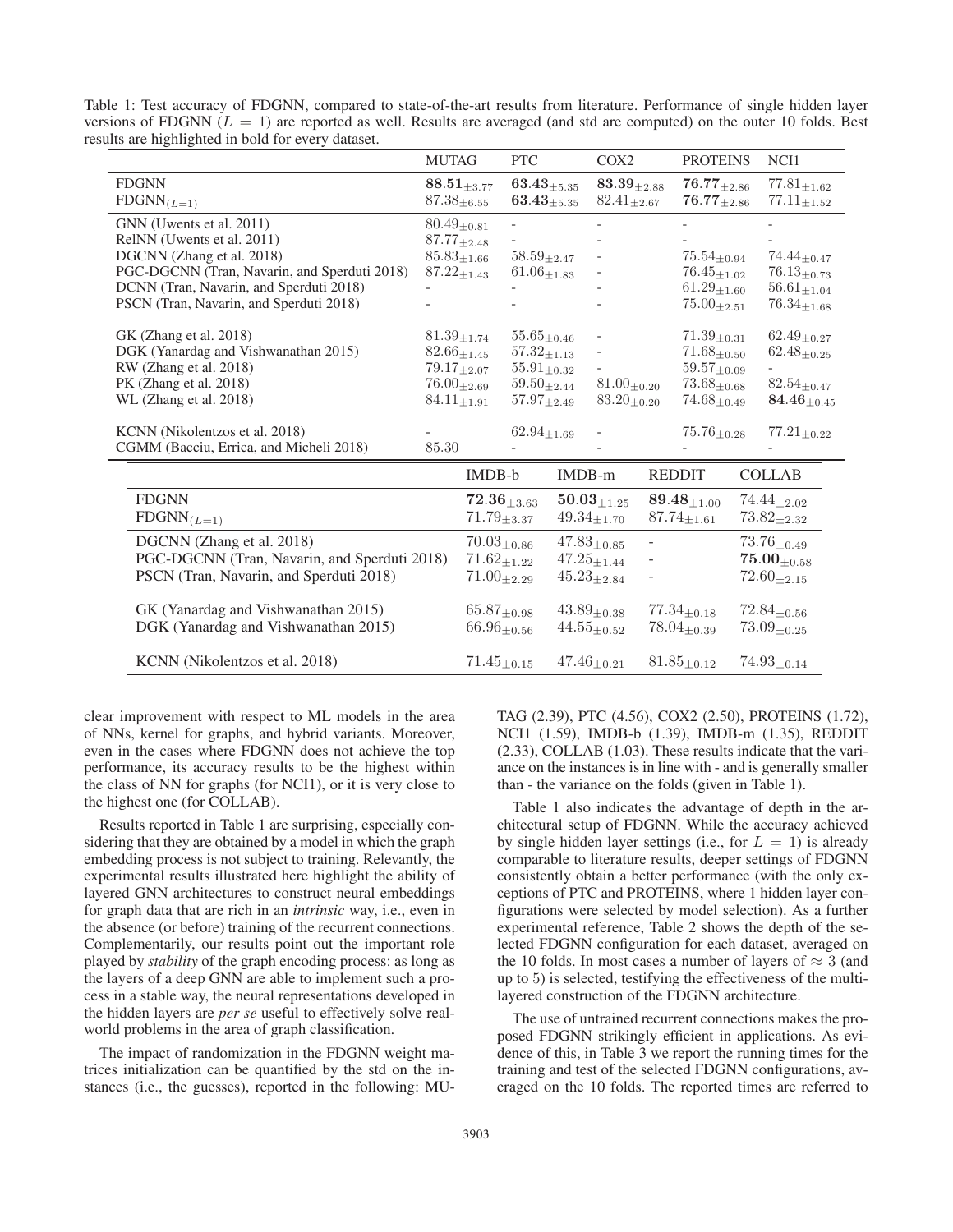Table 2: Depth of FDGNN configurations selected by the nested cross validation process. Results are averaged (and std are computed) on the outer 10 folds.

| MUTAG PTC    |                             | COX <sub>2</sub> | PROTEINS NCI1 |                 |
|--------------|-----------------------------|------------------|---------------|-----------------|
| $3.2_{+1.0}$ | $1.0_{+0.0}$                | $2.7_{+0.8}$     | $1.0_{+0.0}$  | $3.8_{\pm 0.6}$ |
|              | IMDB-b IMDB-m REDDIT COLLAB |                  |               |                 |
| $3.2_{+12}$  | $4.4_{+0.8}$                | $3.0_{+0.0}$     | $4.5_{+0.8}$  |                 |

Table 3: Running times required by FDGNN (in single core mode, without GPU acceleration). Results are averaged (and std are computed) on the outer 10 folds. Times are reported in seconds  $('')$  or minutes  $(')$ .

| Task             | Training                            | Test                                      |
|------------------|-------------------------------------|-------------------------------------------|
| <b>MUTAG</b>     | $0.56_{\pm0.33}^{\prime\prime}$     | $0.06\rm_{\pm0.04}^{\prime\prime}$        |
| <b>PTC</b>       | $0.16^{\overline{\eta}}_{\pm 0.03}$ | $0.02\ensuremath{''}\xspace_{\pm0.00}$    |
| COX <sub>2</sub> | $1.36^{j\prime}_{\pm 0.42}$         | $0.15_{\pm0.05}^{\prime\prime}$           |
| <b>PROTEINS</b>  | $2.16''_{\pm 0.47}$                 | $0.24_{\pm0.04}^{\prime\prime}$           |
| NCI1             | $2.00^{\prime}_{\pm 0.45}$          | $13.36''_{\pm 3.02}$                      |
| IMDB-b           | $7.46_{\pm3.14}^{\prime\prime}$     | $0.83_{\pm0.35}^{\prime\prime}$           |
| $IMDB-m$         | $8.68\%_{\pm{1.73}}$                | $0.98\substack{ \prime\prime\\ \pm0.22 }$ |
| <b>REDDIT</b>    | $2.47_{\pm0.01}^{\prime}$           | $16.49_{\pm 0.28}''$                      |
| <b>COLLAB</b>    | $22.86'_{\pm 4.70}$                 | $2.54\prime_{\pm0.52}$                    |

a MATLAB implementation of FDGNN, running on a system with Intel Xeon Processor E5-263L v3 with 168 GB of RAM. Note that, although the FDGNN model is amenable for parallelization, to provide an unbiased estimation of the required computation time, the reported running times were obtained using the system in single-core mode, and without any GPU acceleration. Our code is made available online<sup>2</sup>. As it can be noticed, training and test times of FDGNN (even without parallelization) are generally very low, resulting from the combination of a number of factors: the sparse design of the hidden layers' matrices, the small number of neurons in each hidden layer, and the fact the internal weights are left untrained. Moreover, also the iterative embedding stabilization process taking place in each hidden layer is in practice not computationally intensive. Overall the approach results very fast, requiring a very small number of trainable weights (up to 1001 in our experiments), especially in comparison to literature models that entail much more complex architectural settings with multiple layers of fully end-to-end trained neurons, and possibly hundreds of thousands of trainable weights.

Table 4: Comparison of training times required on MUTAG by FDGNN, GNN, GIN and WL. Results are averaged (and std are computed) on the outer 10 folds.

| <b>FDGNN</b> | <b>GNN</b>                                                                                       | <b>GIN</b> | WL. |
|--------------|--------------------------------------------------------------------------------------------------|------------|-----|
|              | <b>0.56</b> $''_{\pm 0.33}$ 202.28 $''_{\pm 166.87}$ 499.24 $''_{\pm 2.25}$ 1.16 $''_{\pm 0.03}$ |            |     |

2 https://sites.google.com/site/cgallicch/FDGNN/code

In order to give a more concrete idea on the efficiency of the proposed approach, in Table 4 we compare the training times required by FDGNN on MUTAG with those required by GNN, GIN (Xu et al. 2018), and WL, as representatives respectively of dynamical NNs, recent convolutional NNs, and kernels models for graphs. In all cases, we used the code made available by the proponents, using the hyperparameter settings given by the authors, and the same machine used for experiments on FDGNNs. Results in Table 4 indicate that FGDNN requires the smallest training times, and results to be more than 300 times faster than GNN, almost 900 times faster than GIN, and comparable to WL (but still  $\approx 2$  times faster). Relevantly, the FDGNN training speedup pairs the accuracy improvement already shown with respect to GNN and WL in Table 1, where accuracy of GIN from literature is not reported because obtained as validation accuracy of a 10-fold cross validation (while we are uniformly considering a more rigorous nested cross validation with external test set). For completeness, the performance of GIN reported in (Xu et al. 2018) ranges from 0.835 to 0.9 (depending on the variant). In similar experimental conditions, FDGNN achieves a test accuracy of 0.948.

# 4 Conclusions

We have introduced FDGNN, a novel NN model for fast learning in graph domains. The proposed approach showed that it is possible to combine the advantages of a deep architectural construction of GNN (in its ability to effectively process structured data in the form of general graphs), with the extreme efficiency of randomized NN, and in particular RC, methodologies. The randomized implementation allows us to implement untrained - but *stable* - graph embedding layers, while through the deep architecture the model is able to build a progressively more effective representation of the input graphs. Despite the simplicity of the setup and the fast computation allowed by the model, the empirical accuracy of FDGNN results to be very competitive with a large number of state-of-the-art CNN models and kernel methods for graphs. Further possible analysis on the expressive power of FDGNN can be related to the study of Markovian-based organization of graph embedding spaces.

#### References

Atwood, J., and Towsley, D. 2016. Diffusion-convolutional neural networks. In *Advances in Neural Information Processing Systems*, 1993–2001.

Bacciu, D.; Errica, F.; and Micheli, A. 2018. Contextual graph markov model: A deep and generative approach to graph processing. In *Proceedings of ICML 2018*.

Blockeel, H., and Bruynooghe, M. 2003. Aggregation versus selection bias, and relational neural networks. In *IJCAI-2003 Workshop on Learning Statistical Models from Relational Data, SRL-2003, Acapulco, Mexico*.

Borgwardt, K. M.; Ong, C. S.; Schönauer, S.; Vishwanathan, S.; Smola, A. J.; and Kriegel, H.-P. 2005. Protein function prediction via graph kernels. *Bioinformatics*  $21(suppl_1):i47-i56.$